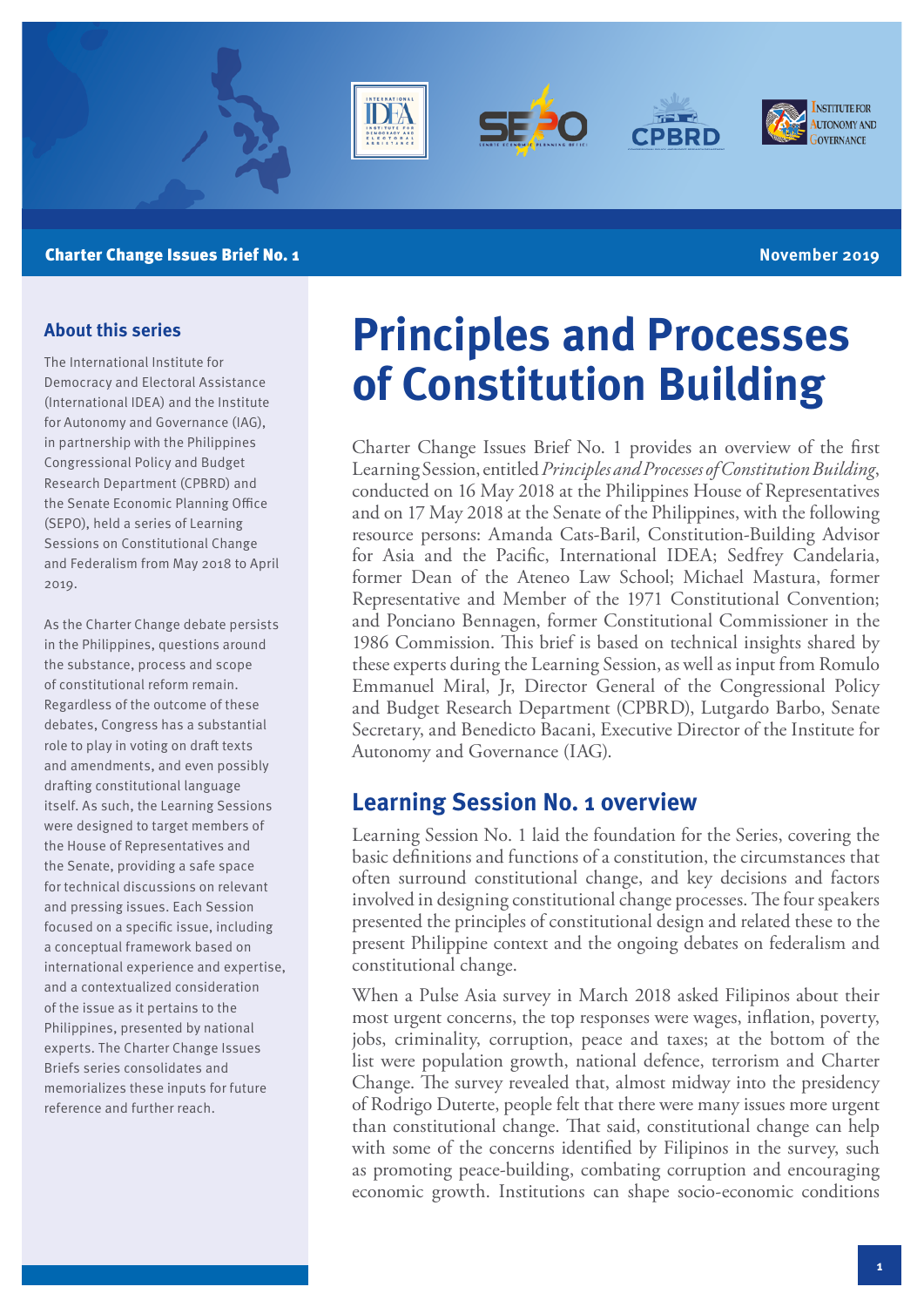and political cultures and realities. Wages, the availability of jobs, levels of poverty and peace-building efforts are all influenced by institutions. Since one function of a constitution is to establish and give structure to government institutions, constitutional change is an important element to consider alongside other planned policy changes. In this way, Charter Change is related to the country's capacity to address the issues that Filipinos care about, which suggests that a better understanding of how constitutions can have an impact on economic growth and peace-building, for example, might help people to see the connections between Charter Change and their lives.

If the primary challenges facing a nation do require—or would be facilitated by—constitutional change, another range of questions is then to be considered. These include: what should the scope of constitutional change be? How should the process be structured and designed to balance elite inputs and public participation? Should Congress be convened as a Constituent Assembly? Learning Session No. 1 aimed to provide a framework for discussing answers to these questions.

# **Conceptual framework**

#### **Assessing a constitution's purpose and performance**

#### **Amanda Cats-Baril, Constitution-Building Advisor for Asia and the Pacific, International IDEA**

#### Functions and characteristics of a constitution

In order to ensure that a government and its citizens are prepared for decisions and debates around constitutional change, familiarization with the basic functions of a constitution and the principles and processes of constitution design and implementation are key.

There is no simple definition of a constitutional document, but there are some shared characteristics and functions that can help shape people's understanding of what a constitution is and does. For example, the 'vast majority of contemporary constitutions describe the basic principles of the state, the structures and processes of government and the fundamental rights of citizens in a higher law that cannot be unilaterally changed by an ordinary legislative act' (International IDEA 2014). For example, a country's constitution establishes the government by defining the organs of public power, how they are composed and how they exercise power. It may also give life to people's aspirations and express their vision of society, for example by setting out fundamental values and principles. It can also enshrine fundamental rights—a list of freedoms that people enjoy and that government must uphold. In this sense, a constitution organizes and constrains the exercise of power by the government.

Data analysed by the Comparative Constitutions Project has shown that there is a definitive trend in countries adopting a written constitution, such that as of 2016 almost every country in the world has a written constitution. This trend suggests that, overall, peoples and nations seek out constitutions, considering them an important tool for organizing government and society.

It is common to seek to determine whether a particular constitution is 'good' or not but this can be a relatively fruitless question. For one,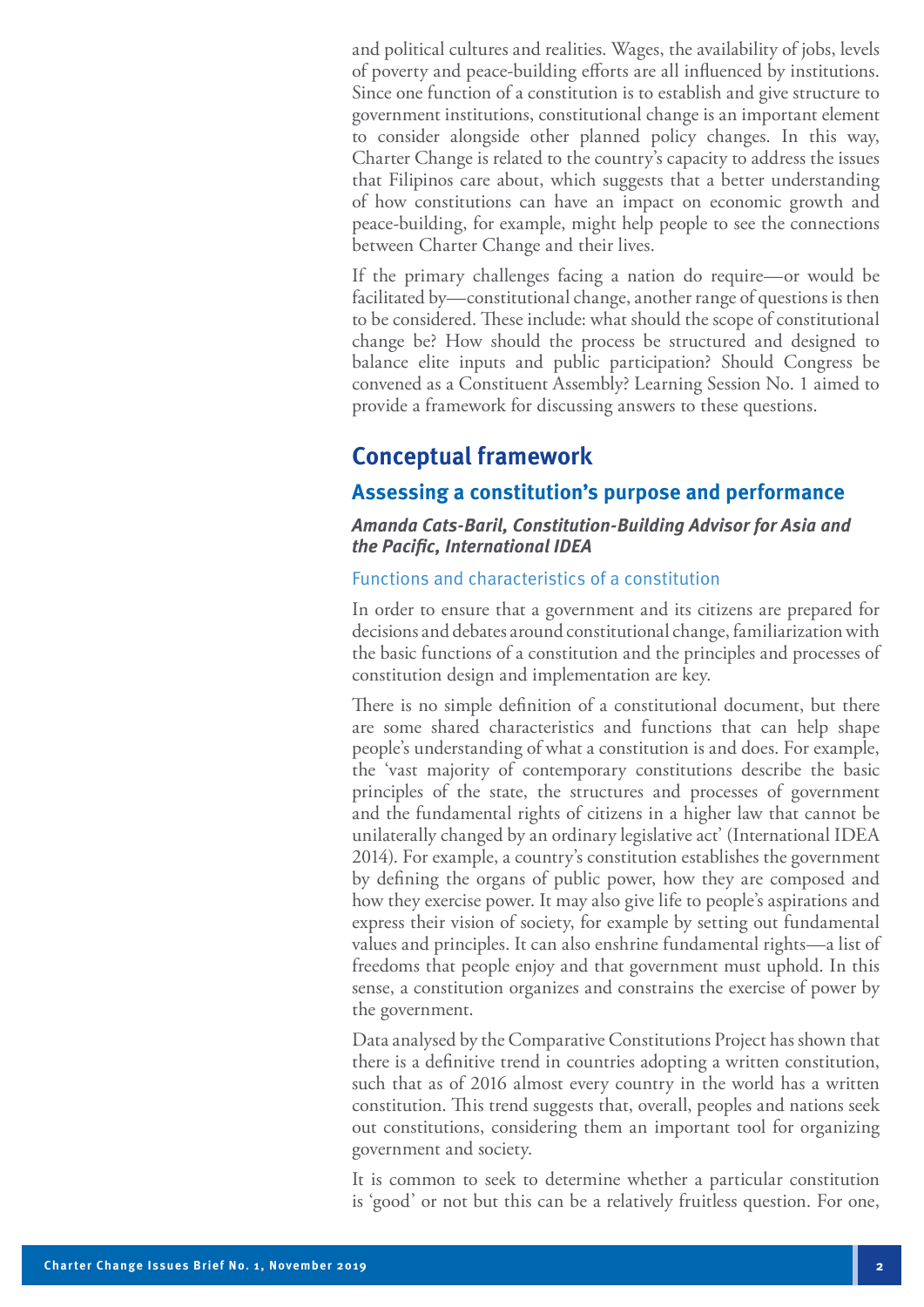what would the measure of a good constitution be? Would it be the durability of the constitution? While there is some correlation between constitutional durability on the one hand and democratic consolidation, political stability and economic growth on the other, the relationship is one of correlation and not causation. One potential measure is whether a constitution continues to meet the demands of the people it governs. This suggests, however, that constitutions must be flexible or at least open to revision and change to maintain their relevance and effectiveness over time; this partly explains the fact that the average lifespan of a constitution is 19 years (Elkins et. al. 2009: 2).

Questioning whether a constitution is good or not could therefore mean looking at what the intended functions of a constitution are and then seeing whether the constitution is fulfilling these functions or not. This can require looking at: the text of the constitution; the intent of the drafters; and the implementation of the constitution along multiple dimensions, including technical, interpretive and cultural. A constitution's durability depends on more than the institutional design measures it puts in place; the culture that accompanies constitutional implementation is key to whether these measures will allow for resilience and flexibility in the face of external shocks.

Constitutions can have many functions; sometimes these are even competing, for example balancing the retrospective and prospective concerns of a nation. While there are certain general and global functions that constitutions can be said to perform, the functions of individual constitutions also vary significantly according to the context in which they operate. Constitutional expert Yash Pal Ghai (2010) has identified 10 ways in which constitutions can contribute to democracy and rule of law, which can be seen as globally accepted constitutional functions: (a) affirming common values and identities without which there cannot be a political community; (b) prescribing rules to determine membership of that community; (c) promising physical and emotional security by state monopolization, for legitimate purposes, of the use of force; (d) agreeing on the ways in which and the institutions through which state power is to be exercised; (e) providing for the participation of citizens in affairs of the state, particularly through elections, and other forms of social action; (f) protecting rights (which empower citizens as well as limit state action); (g) establishing rules for peaceful changes in government; (h) ensuring predictability of state action and security of private transactions through the legal system; (i) establishing procedures for dispute settlement; and (j) providing clear and consensual procedures for change of these fundamental arrangements.

Importantly, a constitution is a product of human engineering. The 'human' in that phrase suggests that people make choices and have agency over the constitutional and institutional designs, while 'engineering' implies building for purpose (Elkins et al. 2009). So, a nation decides the functions and purposes of its constitution, and these should be regularly reviewed to see whether the constitution is succeeding or failing in fulfilling them. If it is failing, then a question may arise as to the need to amend or repeal and replace the constitution.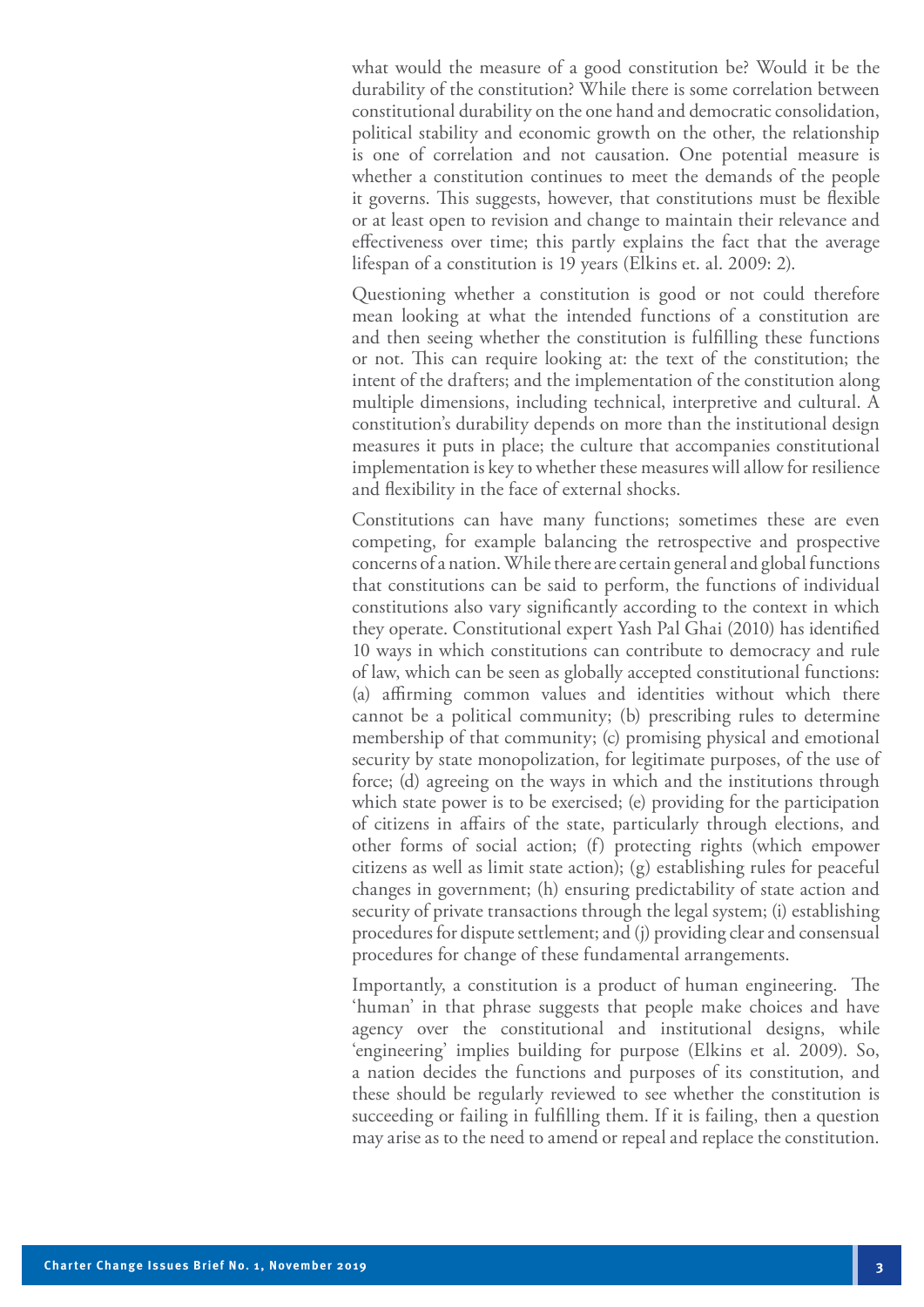#### Decision to amend or make a new constitution?

Questions of constitutional change arise in many circumstances. One common context is after major conflict or regime change, but sometimes debate over reform can arise as the result of a more gradual breakdown in the constitutional order or from emerging social movements. The pace and scope of change will have to be defined and will depend on the circumstances under which debates around constitutional change arise. In the Philippines, for example, there is a sense that constitutional change could be the answer to several challenges the nation is facing, including inequitable service delivery and development and demands for increased autonomy in Bangsamoro. But there are also questions about whether an entirely new constitution would be needed to meet these challenges, or if the challenges could be addressed through specific amendments or even through legislative change.

People often assume that having a new constitution suggests more robust change than merely amending an existing constitution, but this is not true. For example, even though the Philippines Constitution of 1987 was completely new, many of the institutional aspects of the 1973 Constitution were carried over, for example the presidential system. Similarly, while Thailand has had many new constitutions, they resemble one another in many aspects, including the position of the monarchy, the form of the government and the structure of the state (Melbourne Forum 2018). The Comparative Constitutions Project (2016) has found that entirely new constitutions are highly likely to resemble ones that came before due to the phenomenon of 'sticky institutions'; even after monumental shifts between authoritarian and democratic rule, for example, institutions within a country's constitutions endure over time. As such, sometimes a surgical amendment or series of amendments to fundamental parts of a constitution can more deeply change the constitutional order than an entirely new constitution. For example, from 1999 to 2002 in the name of *reformasi* [reform], the Indonesian Government pursued democratization through a series of constitutional amendments that altered the constitutional order in Indonesia significantly. Approximately 80 per cent of the Constitution of Indonesia was changed through a series of amendments (Melbourne Forum 2018).

Constitutional repeal and replacement has benefits insofar as a new constitution can serve as a symbolic break with the past, even if it is not radically different from the constitutions preceding it. However, opening up an entire constitutional order to potential revision entails risks as well. For example, one concern in the Philippines is that promulgating a new constitution for federalism might be used simultaneously as an opportunity to weaken the Human Rights Commission and other accountability mechanisms.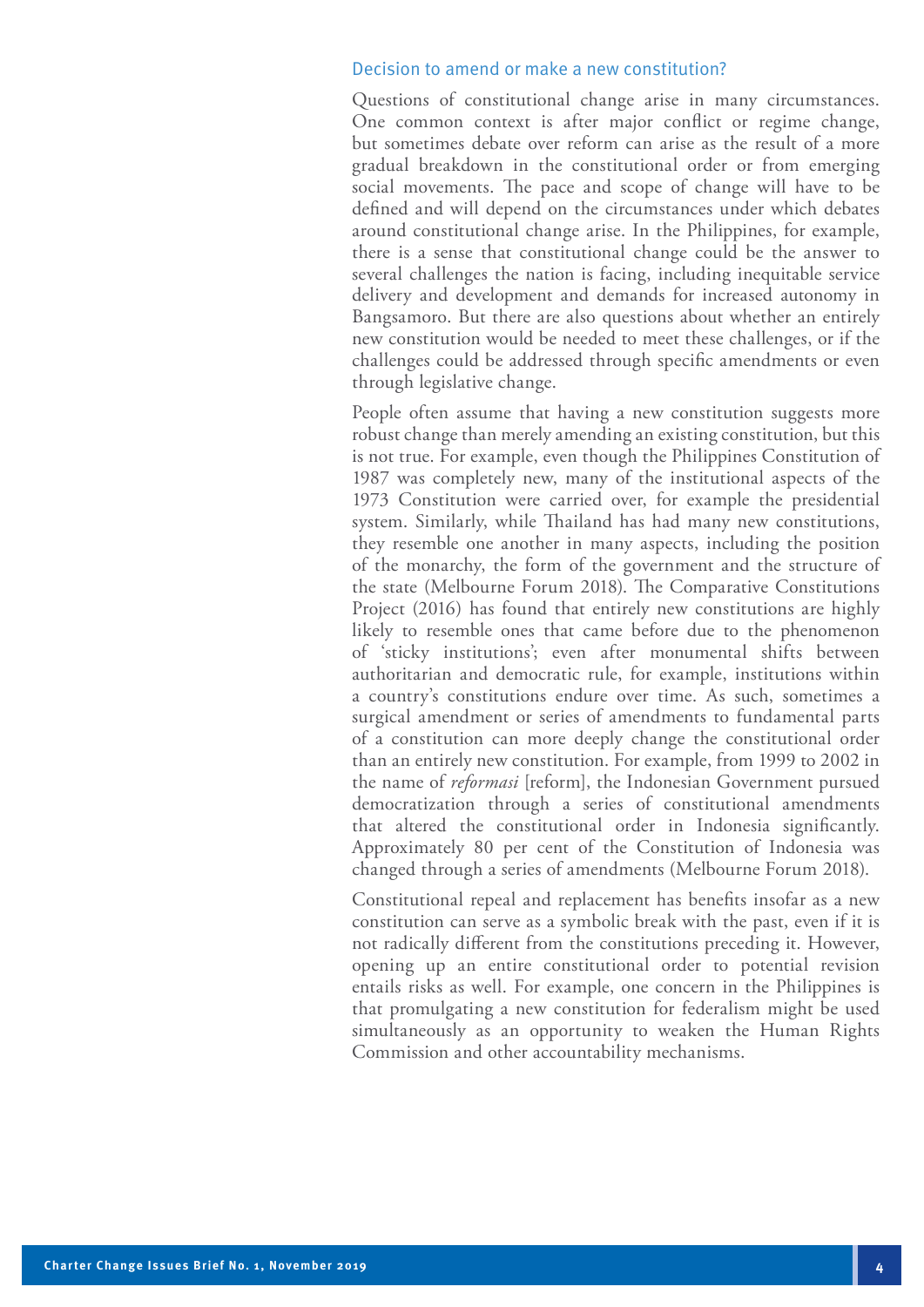# **Expert insight**

#### **Motivations for changing the 1987 Constitution: Is constitutional change needed in the Philippines?**

#### **Sedfrey Candelaria, former Dean of Ateneo Law School, and Michael Mastura, former Representative and Member of the 1971 Constitutional Convention**

Applying the framework of constitutional function and design to the Philippines raises questions about whether the country needs and is ready for constitutional change. Although there is an appetite for constitutional change, such change requires monumental political efforts and has profound consequences. In accordance with the conceptual framework outlined above, it is necessary first to think about what challenges the Philippines is facing, and then whether these challenges are related to or can be addressed through constitutional design. If they can, it is important to identify the elements of the 1987 Constitution where the design is faulty, and assess whether proposed amendments are likely to repair this design flaw and improve on constitutional performance. In the context of the Philippines, assessing the need for constitutional change requires looking at the country's development and economic growth and considering whether the decentralization envisioned by the 1987 Constitution has served to remedy inequality across the territory. In addition, there are the ongoing challenges related to political oligarchies and what constitutional change could do to address these.

#### Federalism for equitable economic growth

In the Philippines, the expectation is that constitutional amendments will serve several key purposes. There is the call for more equitable development among regions, particularly through further decentralization and maybe, necessarily, federalism. Factors animating this call include the wish to promote economic competitiveness and fight oligarchic democracy *(Candelaria)*, as well as the desire for peace and conflict resolution in Mindanao *(Mastura)*. Some salient questions include: is federalizing and moving away from a unitary setup a necessary condition for the Philippines to address challenges around economic growth and peacebuilding? How will constitutional change address the challenges the country is facing? How will a new constitution embody the response required by the constitutional moment and if it does not, what will be the mechanism for accountability?

Becoming federal in structure would require a constitutional amendment or the replacement of the 1987 Constitution, since it preserves a unitary structure for the Philippines. One expectation of federalism in the Philippines is that it will bring more equitable service delivery and development across all regions. To date, development in the Philippines is uneven, even with the efforts to decentralize power and resources under the 1987 Constitution. However, federalism is not a panacea and there are risks that come with greater regional autonomy and devolution. In particular, it is important to consider unintended consequences. For example, the ruling elite and how their interests might be affected by constitutional change remains a significant consideration. There is a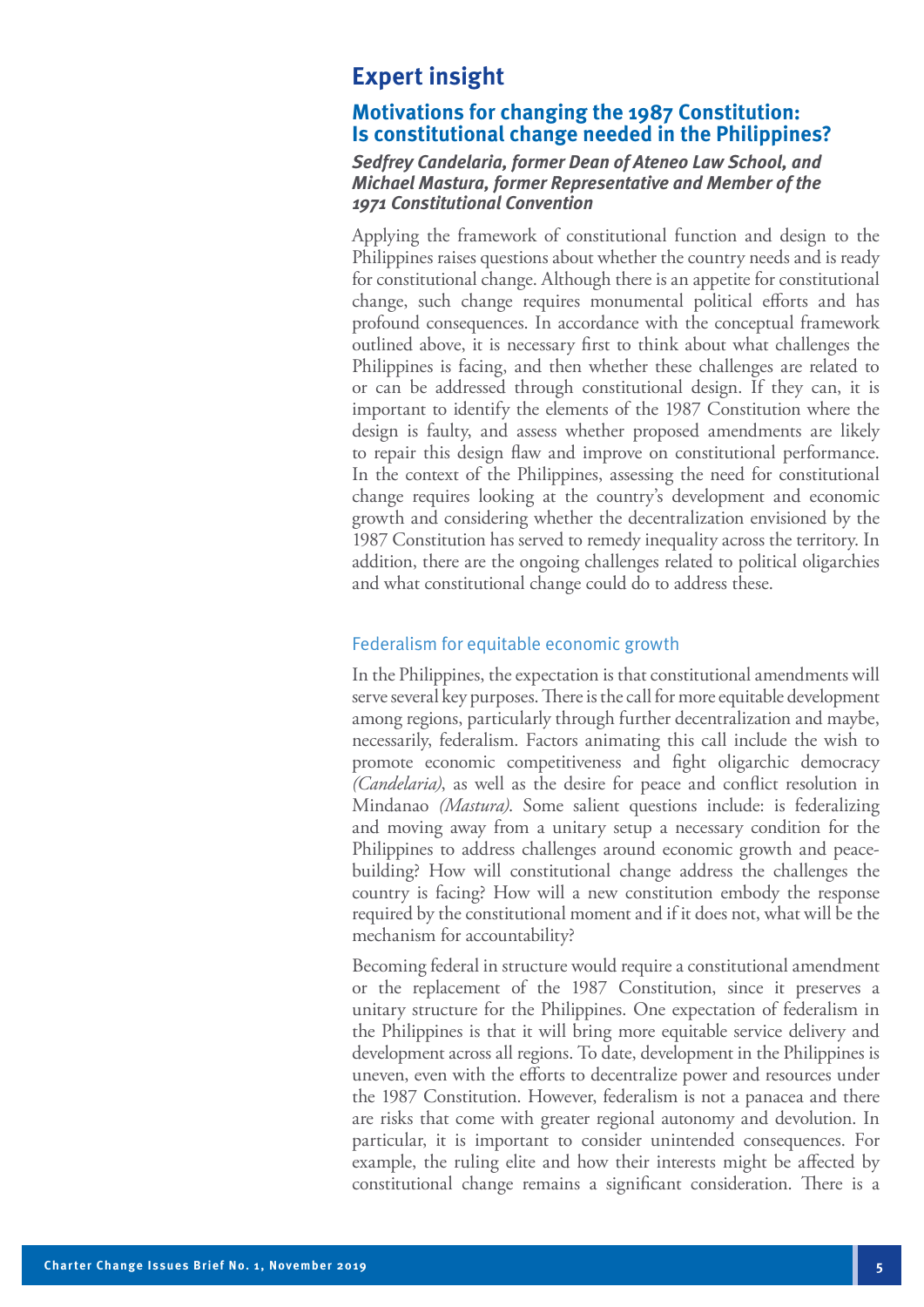question over whether the regional strongmen in the Philippines might be further empowered under a federal system, if constitutional amendments for federalism are not accompanied by other reforms to fight oligarchies and strengthen party systems.

Elite buy-in or participation, as discussed more below in the section on process considerations, is an important component of constitutional change, with consequences for the overall success of the initiative, as well as the stability of a new or significantly amended constitution. Caution must be taken in this regard, since the country's experience suggests the dangers of one group dominating any attempt towards reform. For instance, despite attempts to fight political dynasties in the 1987 Constitution, oligarchic rule remains entrenched in the Philippines. So, while the constitution-making process should account for elite interests, there should also be mechanisms to ensure that it does not become a 'distribution of spoils' *(Candeleria)*. Thus, the question of who gets to draft the new constitution, and how these people are chosen, is key.

#### Foreign ownership and economic competitiveness

Reforming the 1987 Constitution has also been discussed in relation to improving the Philippines' economic competitiveness internationally. The restrictions on foreign ownership in the 1987 Constitution have been criticized for limiting business development and competitiveness, and constitutional reform of these provisions has been proposed. Proponents of lifting economic restrictions through constitutional amendment assert the necessity of allowing foreigners to fully own enterprises to pursue competitiveness.

#### Addressing autonomy claims and historic grievances for peace-building

Another expectation for constitutional change in the Philippines is for it to address two concurrent movements for autonomy—the Bangsamoro and Cordillera. The two are premised on the need for greater autonomy among particular groups and in certain areas, citing history and cultural diversity as justifications. The Bangsamoro initiative specifically is grounded on bringing about peace in Muslim Mindanao by recognizing the desire for regional self-rule. This pushes to the fore the function of a constitution as a potential tool for peace-building, and also the question of whether constitutional change could have peace dividends in the Philippines.

Increasing regional autonomy in the Bangsamoro through constitutional amendment could be a solution to the Mindanao problem (Mastura). Currently, proposals for greater autonomy in Bangsamoro have been interpreted to amount to the creation of a sub-state, which according to some would be unconstitutional under the 1987 Constitution. Interpreted in this way, meeting the demands for autonomy in Bangsamoro, for the purpose of conflict mitigation, would require constitutional change. Amendments, or a new federal constitution, would pave the way for regional self-rule, thereby giving the Bangsamoro the opportunity to govern in accordance with their ways and in recognition of their history.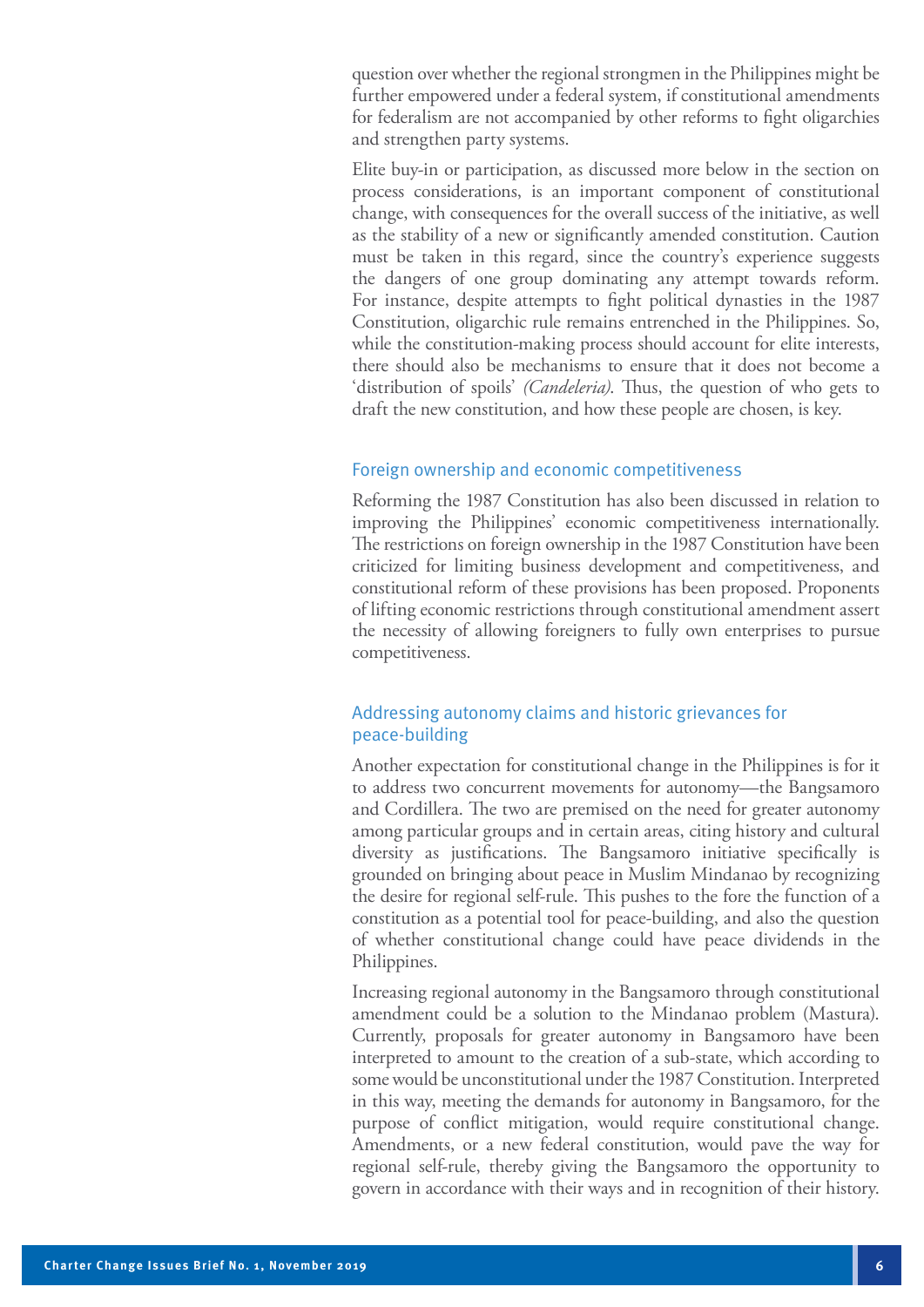While others claim that the Bangsamoro can thrive under the present setup and without changing the Constitution, some believe that a unitary setup will always inhibit Bangsamoro autonomy. The philosophy that guided the Commonwealth Government under the 1935 Constitution pushed for stronger control from the centre, at the expense of the autonomy of and representation for the special provinces, including the Moro Province, and represents the risks inherent in a devolved versus a federal system (see Charter Change Issues Brief No. 5). Only with a constitutional amendment promising a federal setup can the Bangsamoro regain, if not extend, the status that it once enjoyed. Under a federal setup, the Bangsamoro authorities would be considered 'constituents of a constitutionally protected shared rule' (Mastura).

Discussions pointed to very real motivations for constitutional change in the Philippines. Assuming that this is accepted politically as a path forward—as opposed to, for example, legislative or policy change then a number of questions arise as to how to design the process for constitutional change.

# **Conceptual framework**

#### **Constitution-building processes**

#### **Amanda Cats-Baril, Constitution-Building Advisor for Asia and the Pacific, International IDEA**

#### How to change a constitution?

As mentioned above, a threshold question when considering the process of constitutional change is whether to pursue promulgation of a new constitution or to push for constitutional amendments based on an assessment of the constitution's intended functions, text and implementation. All constitutions contain procedures for amendment within the text so, if amendment is considered to be the way forward, many questions of process will already be answered. However, even in these instances, it is possible to build upon the mandated procedures for example, by adding extensive public consultation mechanisms. In the case of the Philippines, there is a clear procedure for amendment included in the 1987 Constitution, in Article 17 on Amendments and Revisions.

Few constitutions provide procedures for their own replacement, however, and so, when countries decide to promulgate a new constitution, a range of choices have to be made as to how the new constitution will be written and promulgated. Even if there is a mechanism for constitutional replacement in the constitution, a country may decide not to use it, as the example from Sri Lanka in the sidebar illustrates. Either way, with constitutional repeal and replacement, especially when there is no constitutional provision to guide the process, decision-makers may have greater flexibility to outline the rules for change. Procedures should be chosen and communicated in a way that will ultimately enhance the legitimacy of the final constitutional product, accounting for mechanisms of inclusion and participation, as well as mechanisms to ensure elite buy-in (Melbourne Forum 2018).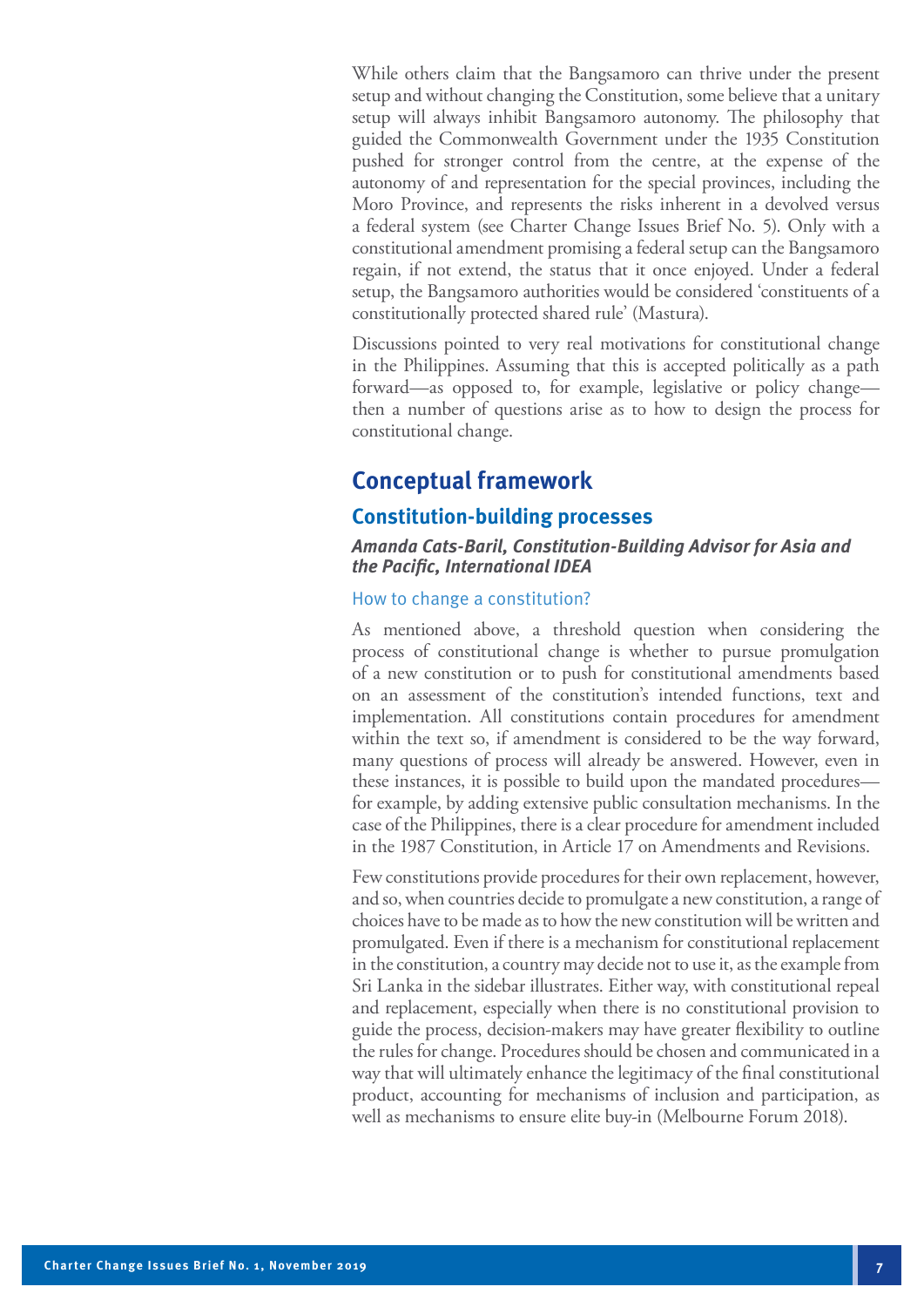**In 1972, following a mandate given by the people at the 1970 general election, a Constituent Assembly comprising all members of the Sri Lankan House of Representatives drafted and adopted a new constitution in accordance with its own procedures, rather than following those set out in the 1946 Constitution that it replaced. In contrast, in 1978, a new Constitution was enacted by a super-majority of the Sri Lankan Parliament, following the procedure for constitutional replacement set out in the 1972 Constitution. (Melbourne Forum, Constitutional beginnings, 2018, 2)**

#### Process considerations

Some of the issues for consideration in designing a constitution-building process are: (a) legal frameworks and rules of procedure; (b) the form of the constitution-making body and how it will be selected; (c) communication, public engagement and consultation strategies; and (d) cost and timing.

These choices have to be made with reference to the context in which they are unfolding but one guiding consideration is balancing the interests and engagement of champions of the status quo and champions of change. Often, constitution-building processes will set constraints on existing rule-makers or seek to redistribute power, so ensuring elite buy-in is key to the reforms being acceptable and implemented with political will. In other words, support from the elite is key to the sustainability and effectiveness of constitutional change. That said, constitutions should also have broad-based support and legitimacy in the eyes of the public. It is important to provide both quality bargaining opportunities for elites and avenues for public participation in the process (International IDEA 2014).

Sometimes, champions of the status quo and champions of change can be brought together at different stages in a process; for example, by sequencing in the negotiations of a peace agreement that might set the principles for constitution change. A more private and select forum can be provided for these negotiations, with the constitutional change process itself opened up to more public input with the inclusion of consultations and/or provisions for a referendum on adoption of the constitution. Particular attention should be paid to the question of whether or not a referendum for adoption is called for in the constitutional change process; while promising high degrees of democratic legitimacy, referendums can also be divisive and politically polarizing, with a push for binary questions on complicated socio-political issues.

#### Constitutional principles and parameters for constitution-building

The development of constitutions can be guided by a set of principles that depend on the country's context, especially the circumstances at the time the constitution is being written. Principles are usually agreed to before the constitution-writing phase and can either be enforceable or non-enforceable. Whether enforceable or not, principles can be used to guide and limit the scope of constitutional negotiations. For example, commitment to a particular principle, especially if it is enforceable, can take an issue off the bargaining table. Principles can also be critical in creating consensus on lowest common denominators, which can be used as the basis for further dialogues and negotiations (International IDEA 2011).

For example, South Africa agreed on 34 enforceable principles which included a condition on having a bill of rights in the new constitution. In the event that a bill of rights was not included, or any of the other principles were not complied with, the Constitutional Court could send back the draft constitution. On the other hand, India had non-enforceable principles passed by the Constituent Assembly at the outset of its work in an 'objectives resolution' that embodied the ideas of diversity and accountability to guide their constitution-building process. It should be noted that, while general principles can be agreed before the constitution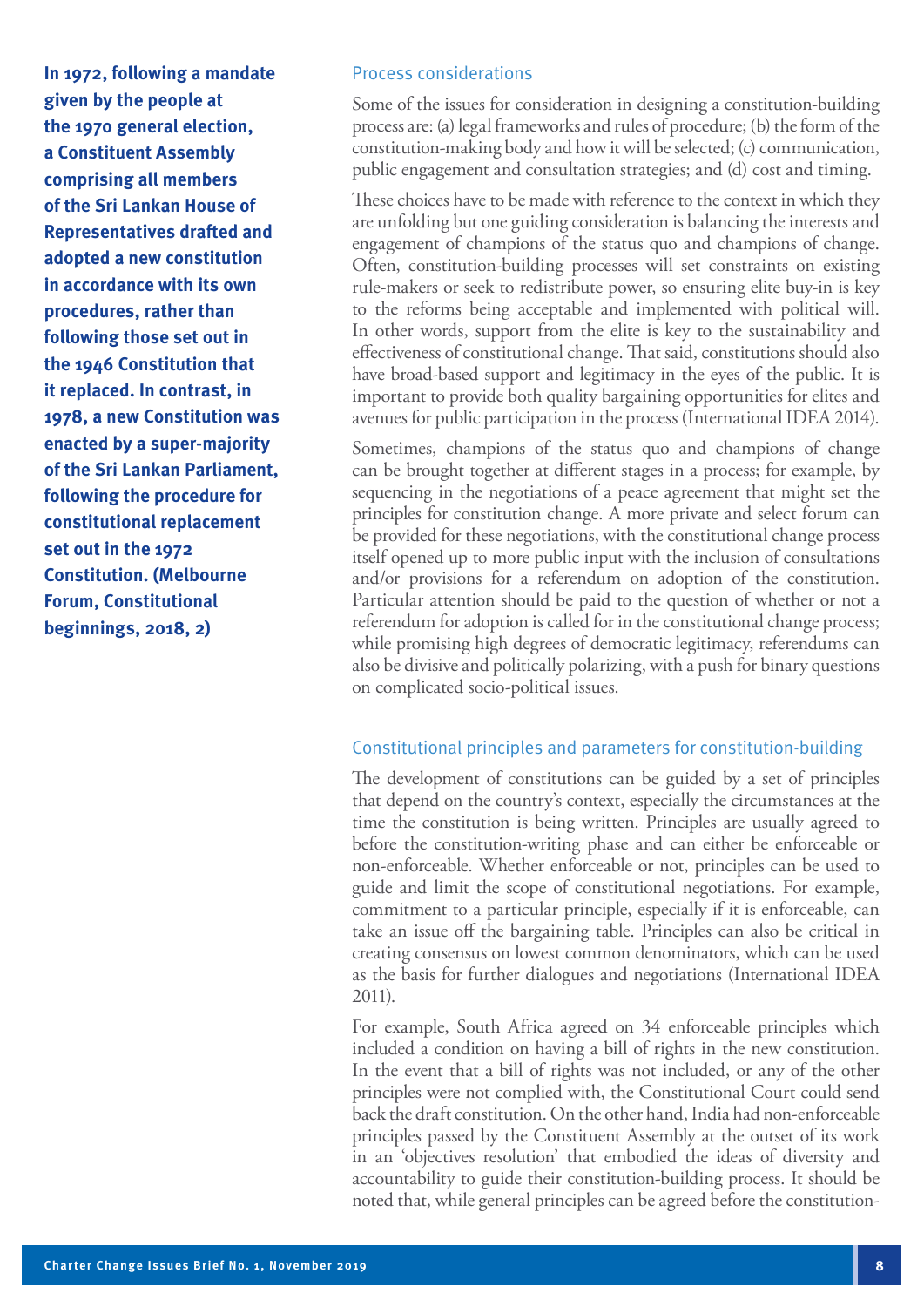writing phase, they can also be reflected in the constitution through the preamble or directive principles (International IDEA 2011).

#### Bargaining

Constitution-building is most often a process of bargaining and compromise and the design of the process must take this into consideration. Decisions made about the design of the constitutionbuilding process will affect the way the process proceeds and the quality of the bargaining opportunities included (Elster 1995). This can be considered the first stage of the constitutional-change process, when the rules of the game are negotiated and set.

Once the parameters are set in the first stage, the second stage of constitution-building is mostly concerned with setting up the conditions for collective decision-making, of which there are basically two types: (a) cooperative; and (b) distributive. The first type, as the name suggests, deals with a cooperative setup where various stakeholders, including the elite, are on board and negotiate towards a system that works. In contrast, a distributive type of bargaining is interested in relative access to and division of power, seeing this as a zero-sum game. The second type is motivated by what each party can get from the process without considering the bigger picture. Bargaining will occur in all constitutional change processes, for example within a Constituent Assembly or in a Parliament empowered to promulgate the constitution. In designing a constitution-building process, therefore, it is important to consider what incentives and conditions can be put in place to encourage cooperative as opposed to distributive bargaining (Elster 1995).

One way to incentivize more cooperative bargaining is to lower the stakes of the game. This can be done through different techniques, but one is deferral. In this way, certain contentious decisions can be postponed to the future, sometimes through the adoption of vague constitutional language, or else specific text describing the issues to be left for legislative decision in the future (Dixon and Ginsburg 2011). One example of deferral in constitution-building was in India where the issue of cow slaughter was highly contentious from a religious perspective, and a decision was made to move the issue into the Directive Principles section of the Constitution (Article 48), which are non-enforceable provisions and also to frame the issue in accordance with economic animal 'husbandry' as opposed to religious freedom. Another technique for lowering the stakes of the game is regular review. For example, the now replaced 1990 Constitution of Fiji included Article 161: 'This Constitution shall be reviewed after a period of time but before the end of seven years after the promulgation of this Constitution. Thereafter, the Constitution shall be reviewed every 10 years.' This ensured that political actors would have another chance to revisit their decisions in the future and thereby lessened the pressure on the decisions taken during the constitution-building process. However, as the Fijian case proved, provisions for regular review can also be politically manipulated and should be accompanied by detailed rules of procedure.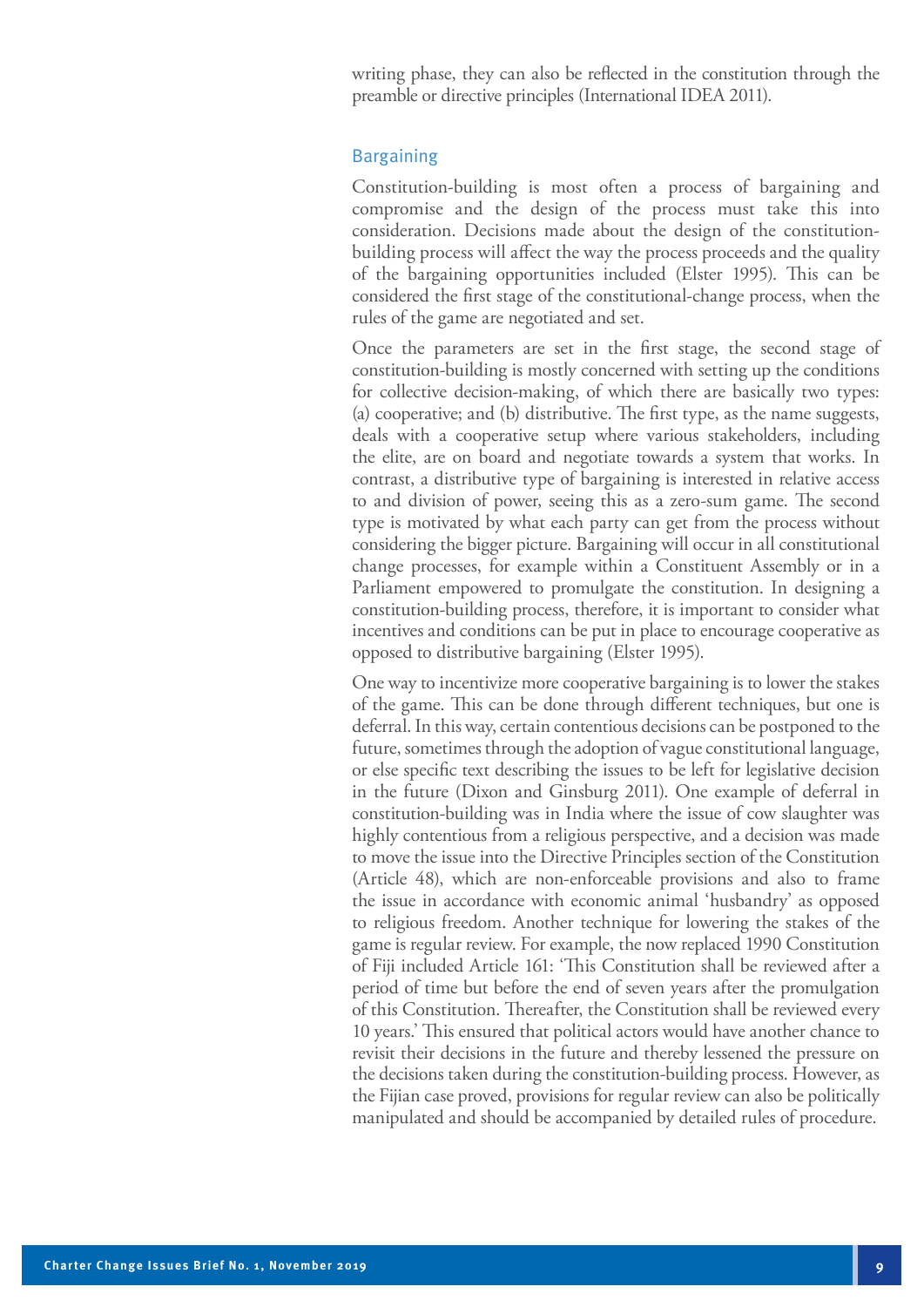# **Expert insight**

#### **Process considerations in the Philippines**

#### **Ponciano Bennagen, former Constitutional Commissioner**

The present constitutional moment is somewhat different from that of 1986, when the restoration of democracy dominated the discussions. The People Power Revolution of the time had a major influence on the deliberations of the Constitutional Commission and even the very composition of the group itself. Presidential Proclamation No. 9, issued by former President Corazon Aquino in 1986, provided for a Commission with a diverse membership, including people with government experience from both the central and local governments, and sectoral representatives from different stakeholder groups, including, academics and indigenous peoples. When the Commission faced various questions on the form and structure of government, the members of the Commission agreed that, whatever decision was taken, it must represent the people's sentiments. A quote from 1986 Constitutional Commissioner Edmundo Garcia— 'Let us write this Constitution with them [the people]'—reiterates this point. Thus, the 1986 Commission endeavoured to conduct numerous consultations across the country, with the Consultations Committee being the largest among all its committees. The need to ensure public input animated the design of the process.

The current debate around Charter Change is different; it does not come from a people's movement but from the Government itself. The Government is therefore considering what the body that will draft the new constitution will look like, without the same emphasis on including the people. Previous changes in the Philippine Constitution were done through a Constitutional Convention (1934 and 1971) with its members elected by voters, and a Constitutional Commission (1986) with its members appointed by the President. The current proposal touts a Constituent Assembly where sitting members of Congress draft the constitution, while President Duterte has also appointed through executive order the Consultative Committee to Review the 1987 Constitution. An underlying issue is whether the process will be more executive-initiated or legislature-led. There could be different power dynamics in the resulting constitution depending on how the process is designed.

Public consultations and civic education are two imperatives to ensure that the Charter Change process in the Philippines enjoys democratic legitimacy. Reaching out to citizens is a crucial element considering that the constitution is an aspirational document. The Filipino people need to listen, reflect and speak up on the actual needs of the country. The process of extensive consultations serves the coordinative and social compact functions of the constitution and promotes buy-in among different groups as mentioned in the conceptual framework.

## **References and further reading**

Comparative Constitutions Project, Database, 2016, <http:// comparativeconstitutionsproject.org/>, accessed 13 August 2019

Constitute Project, <https://www.constituteproject.org>, accessed 13 August 2019